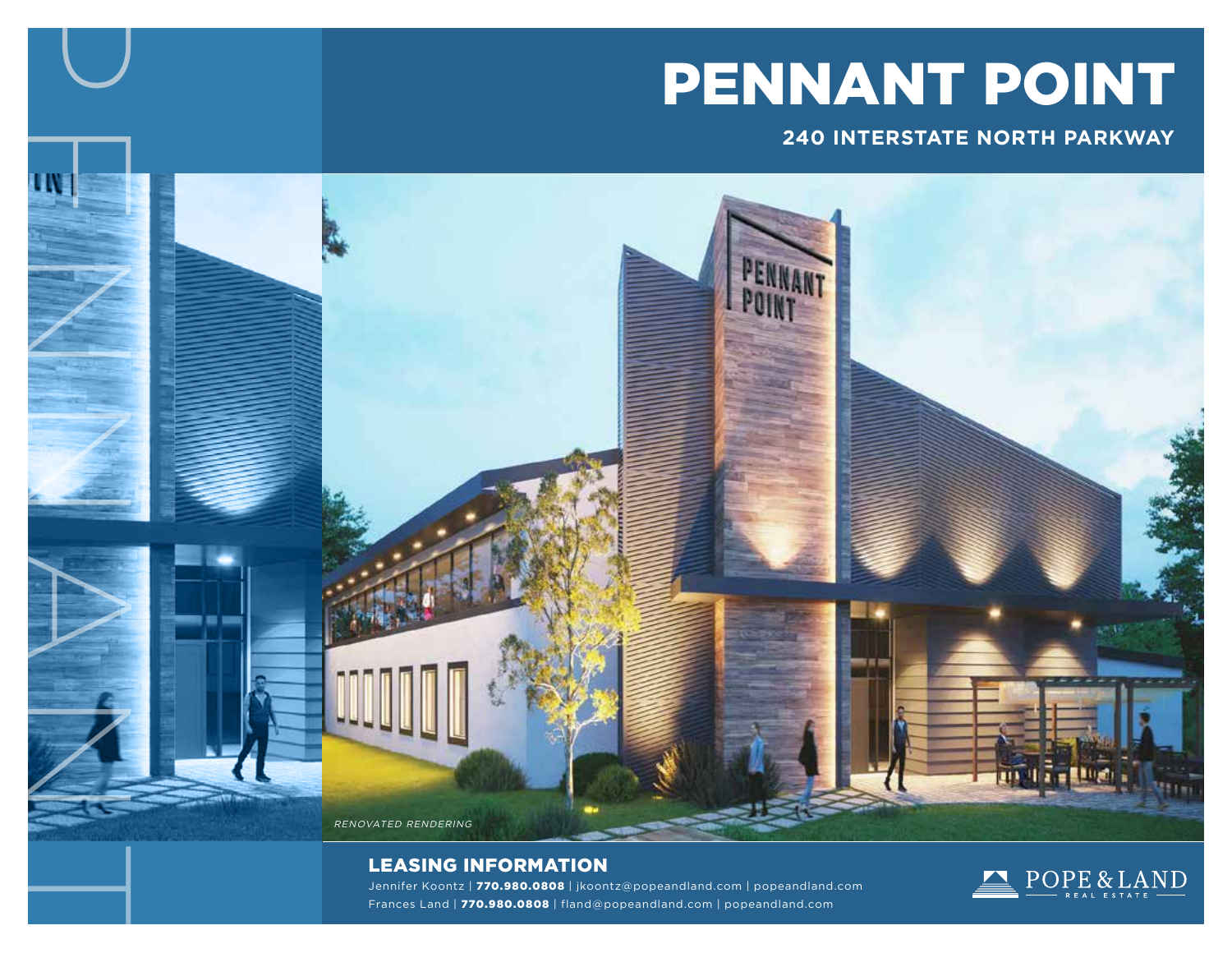# **PENNANT POINT** PROPERTY HIGHLIGHTS



#### LEASING INFORMATION

Jennifer Koontz 770.980.0808 jkoontz@popeandland.com

### Frances Land

770.980.0808 fland@popeandland.com

popeandland.com

### PROPERTY HIGHLIGHTS INCLUDE:

- 25,000 SF boutique office building
- 5 minute walk with direct access to Truist Park and The Battery
- New exterior façade
- Exterior signage visible from Truist Park
- Outdoor amenities and enhanced landscaping
- Open interior spaces
- Walkable to Bob Callan Trail
- Local ownership and management
- Signage opportunity overlooking I-75 and Windy Ridge
- Local ownership and management team
- Walkway connection to Pennant Park and their cafés
- Unique layout and architectural interior structure

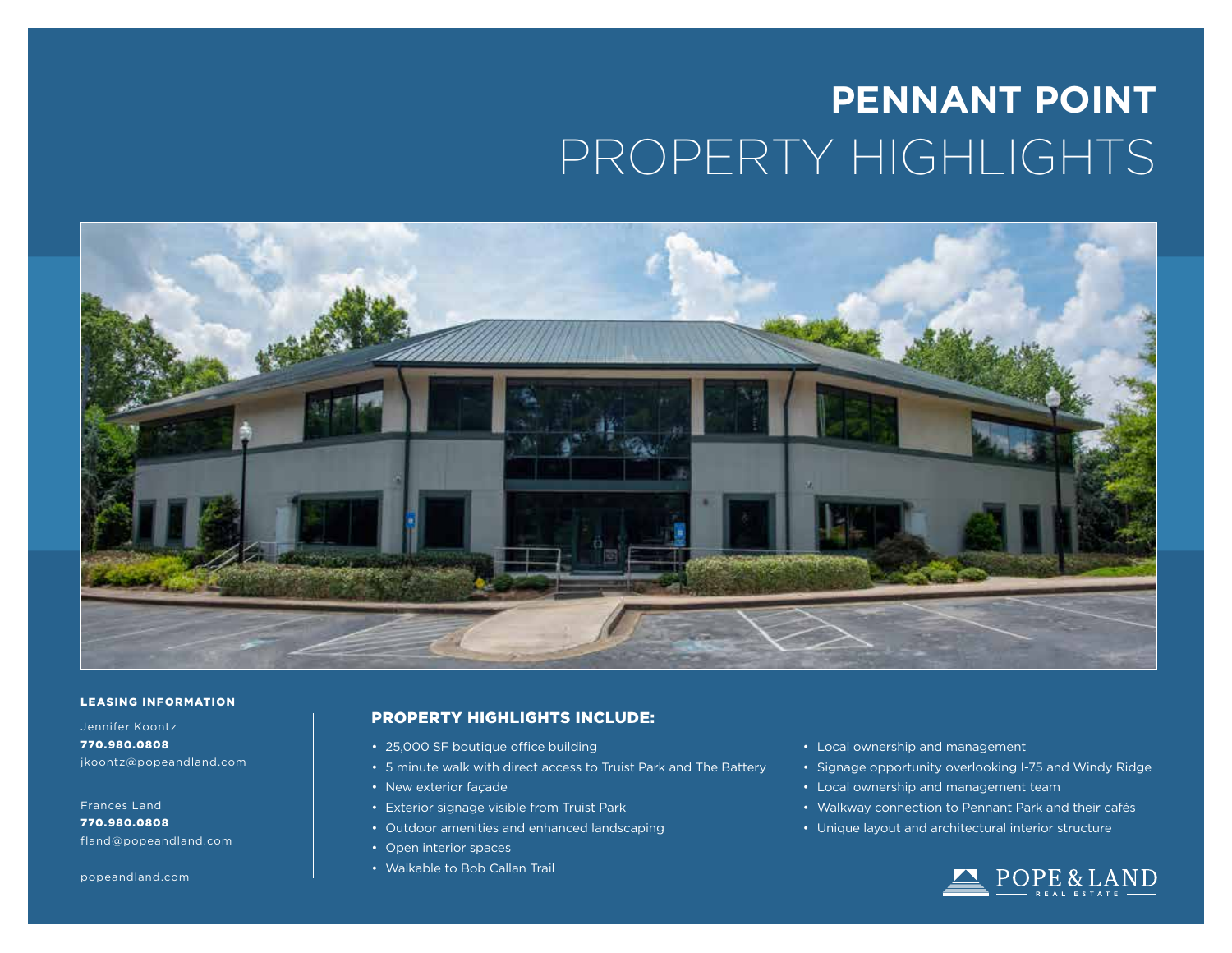### **PENNANT POINT** ACCESS



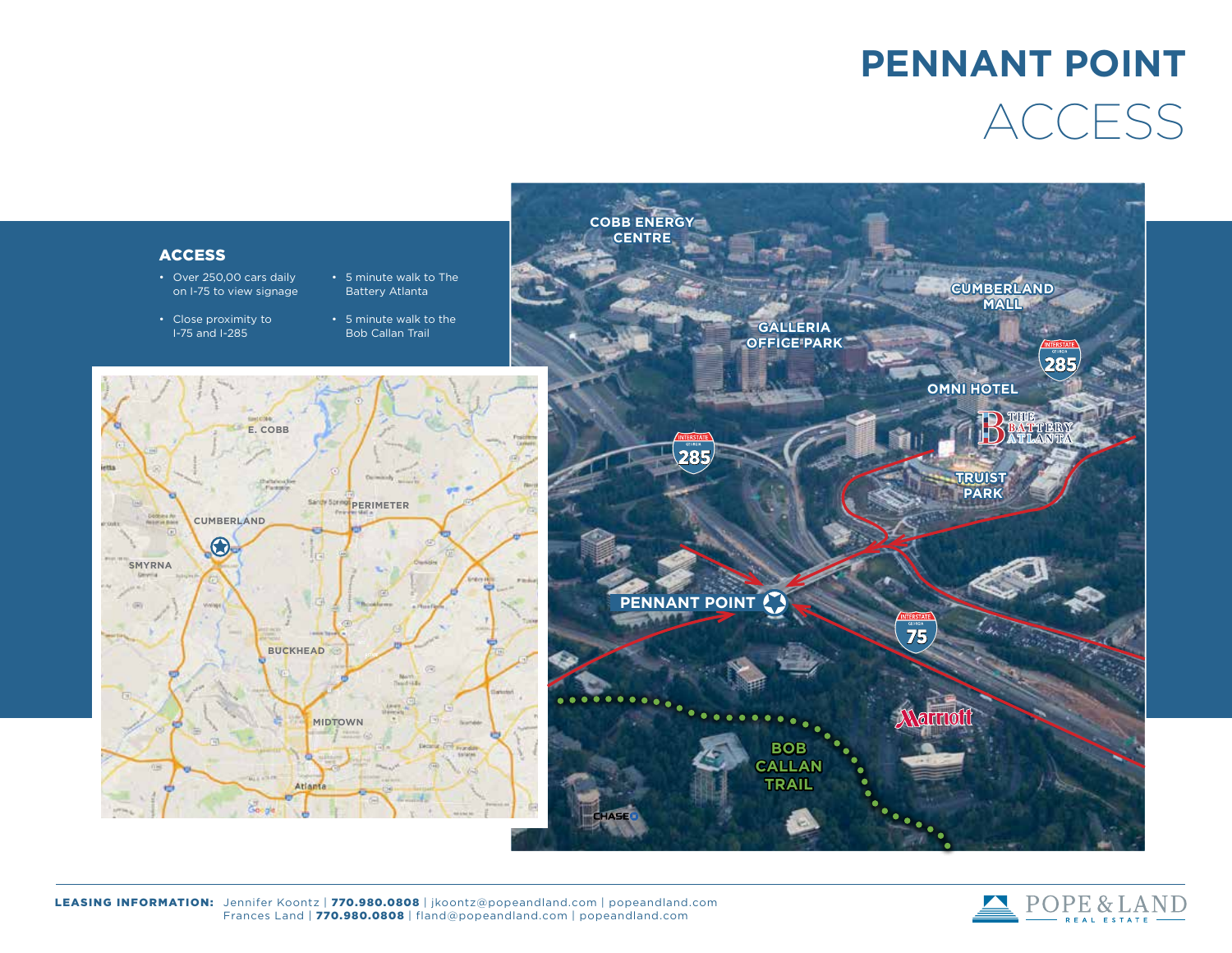## **PENNANT POINT** AMENITIES





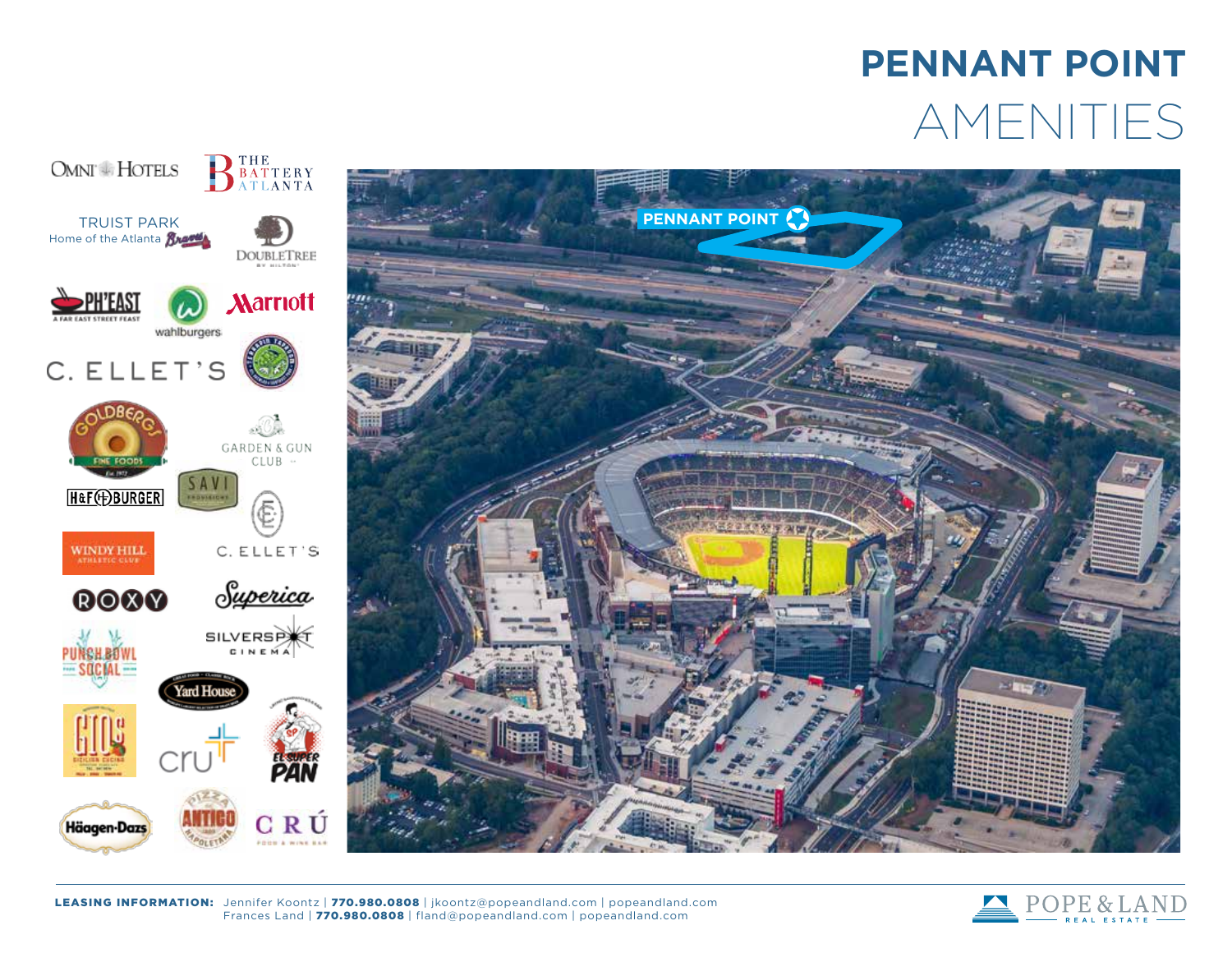### **PENNANT POINT**





### FIRST FLOOR

Current Configuration 12,336 RSF



LEASING INFORMATION: Jennifer Koontz | 770.980.0808 | jkoontz@popeandland.com | popeandland.com Frances Land | 770.980.0808 | fland@popeandland.com | popeandland.com